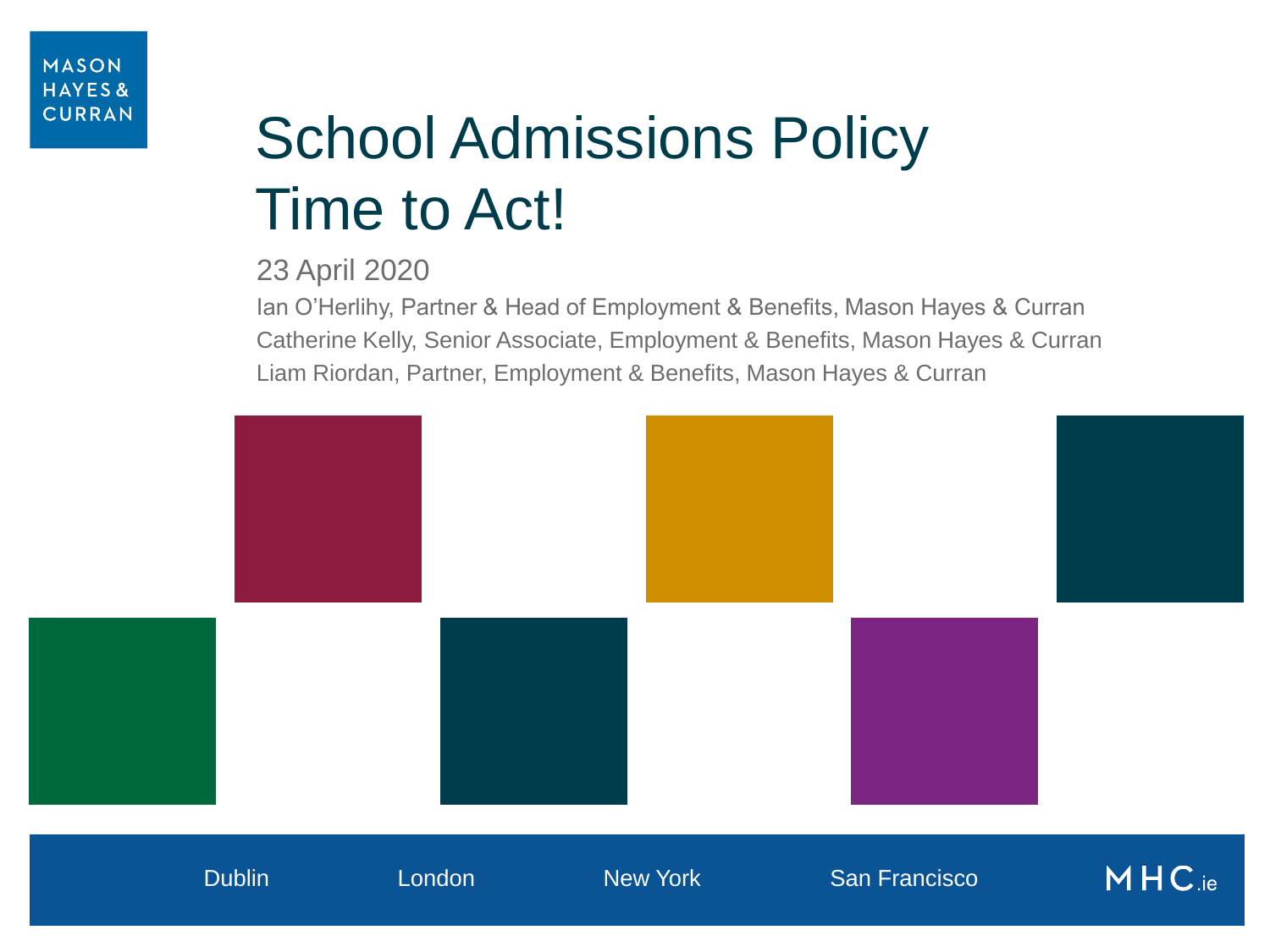

### Key Dates

• 30 April: Submit Draft Admission Policy (DAP)

(Must consult parents & staff)

- 15 September: Patron approval
- 29 September: If modified (DAP) required
- 1 October: Schools may commence operation of admission policy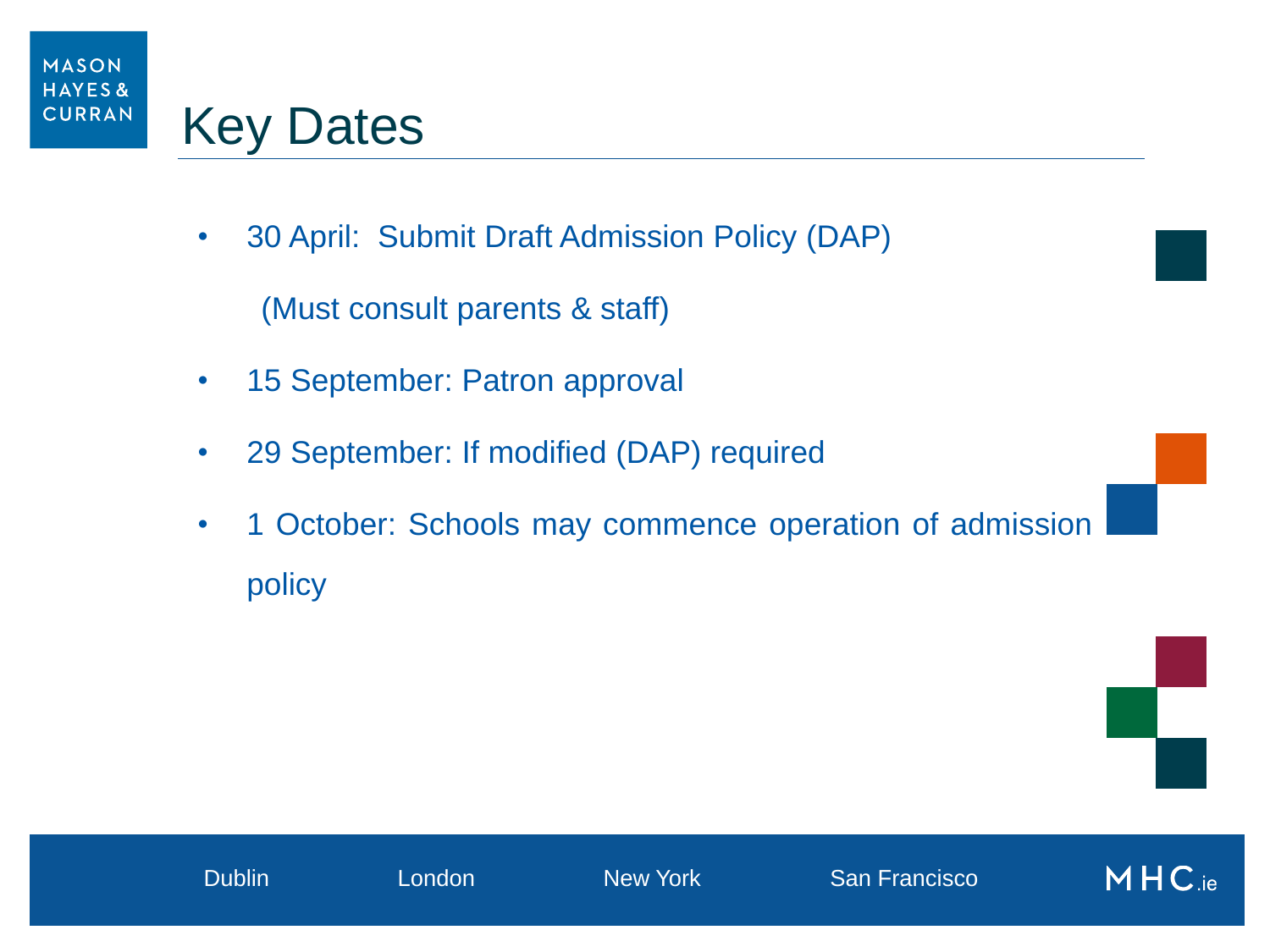### Section 15(2)(d):

*"A Board of Management shall publish, in such manner as the board with the agreement of the patron considers appropriate, the policy of the school concerning admission to and participation in the school…"* 



Dublin London New York San Franscisco Dublin London New York San Francisco

MHC.ie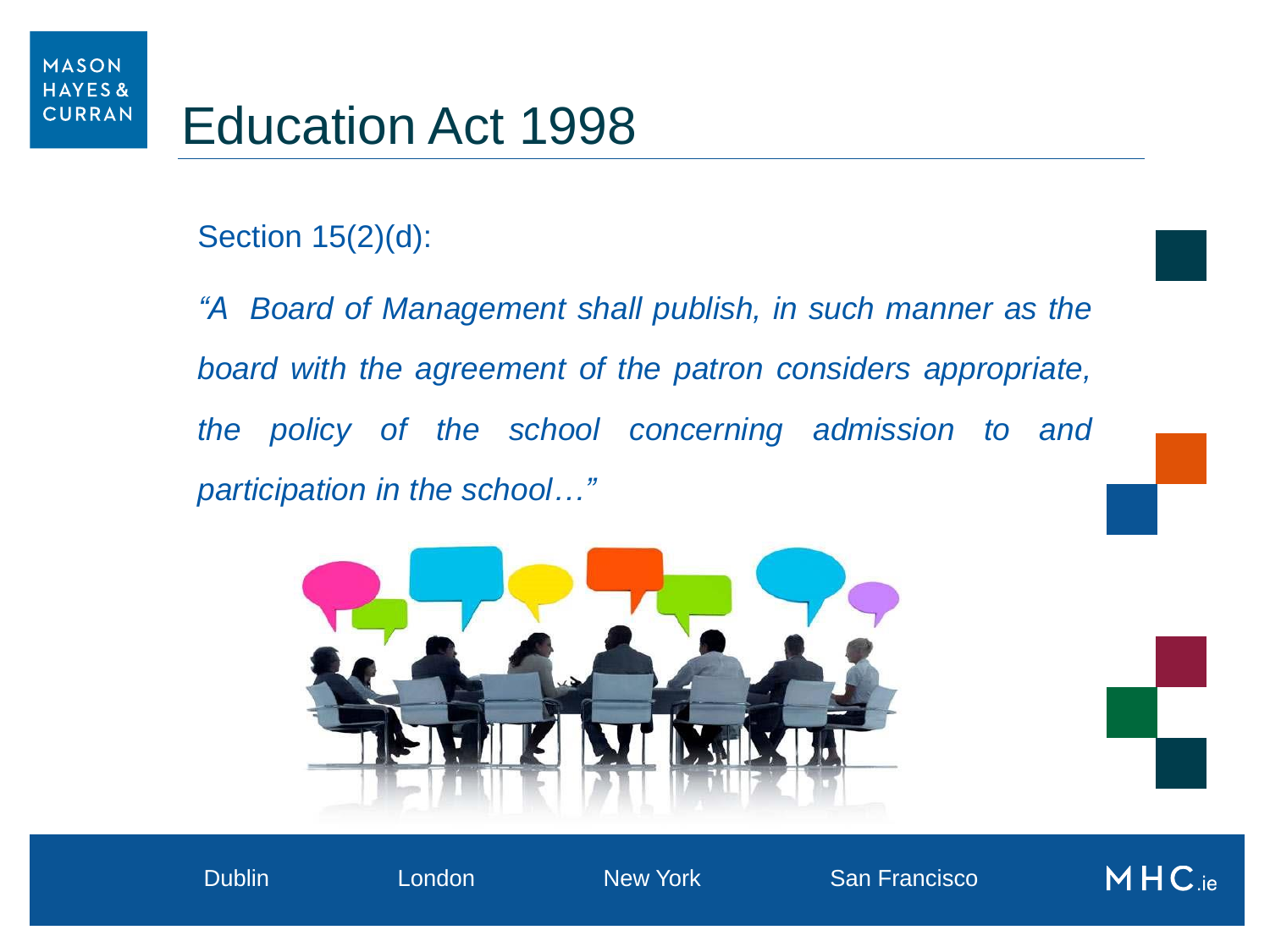#### Section 15(2)(b):

"A Board of Management is accountable to the Patron for upholding the "characteristic spirit of the school as determined by the cultural, educational, moral, religious, social, linguistic and spiritual traditions which inform and are characteristic of the objectives and conduct of the school…"

 $MHC_{\text{.ie}}$ 

Dublin London New York San Franscisco Dublin London New York San Francisco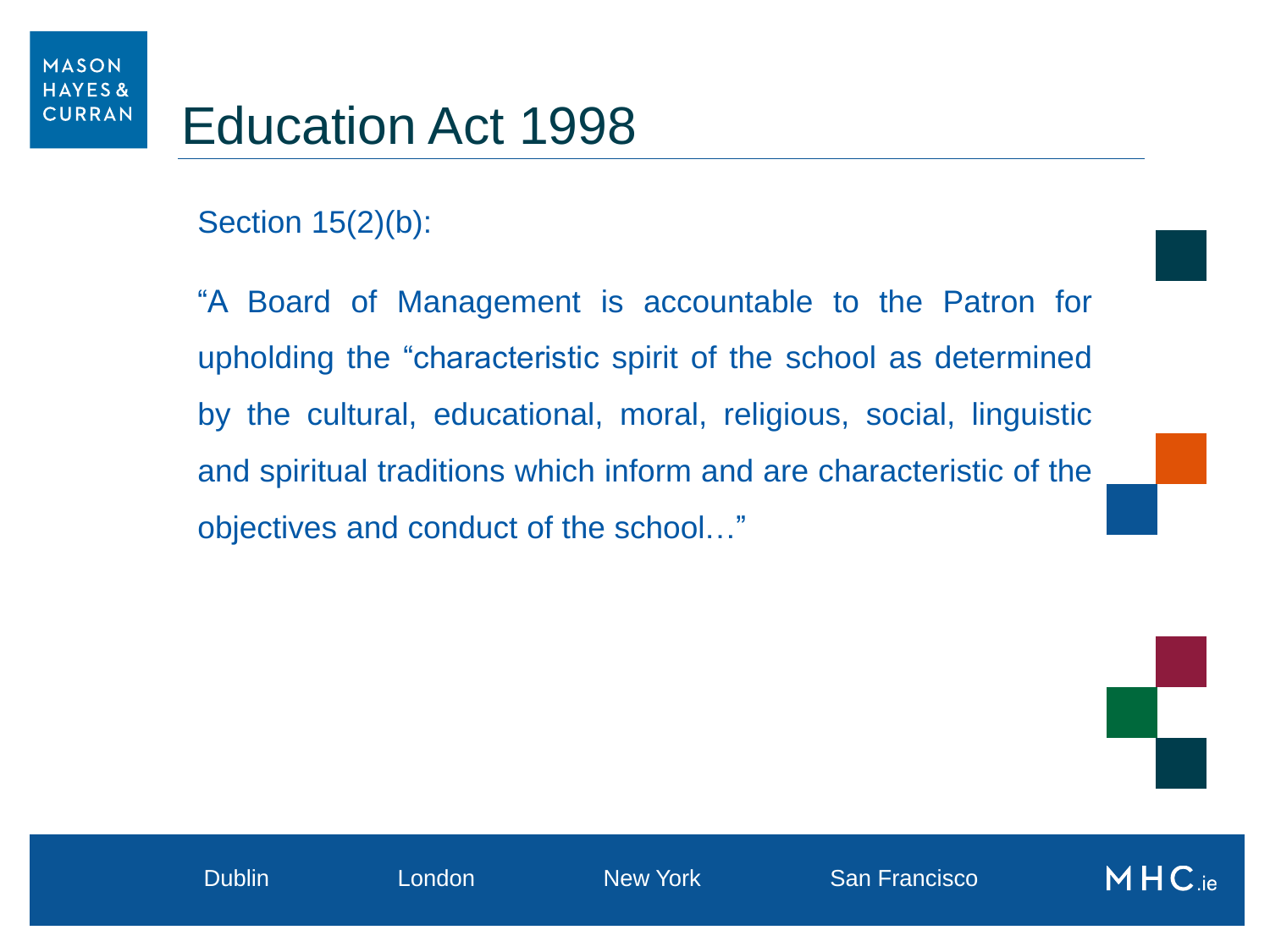

### Education (Admissions to Schools) Act 2018

• 1st February 2020

• S.(62) The Admission Policy

• S.(63) The Annual Admission Notice

• Circular 0007/2020-Templates





Dublin London New York San Franscisco Dublin London New York San Francisco

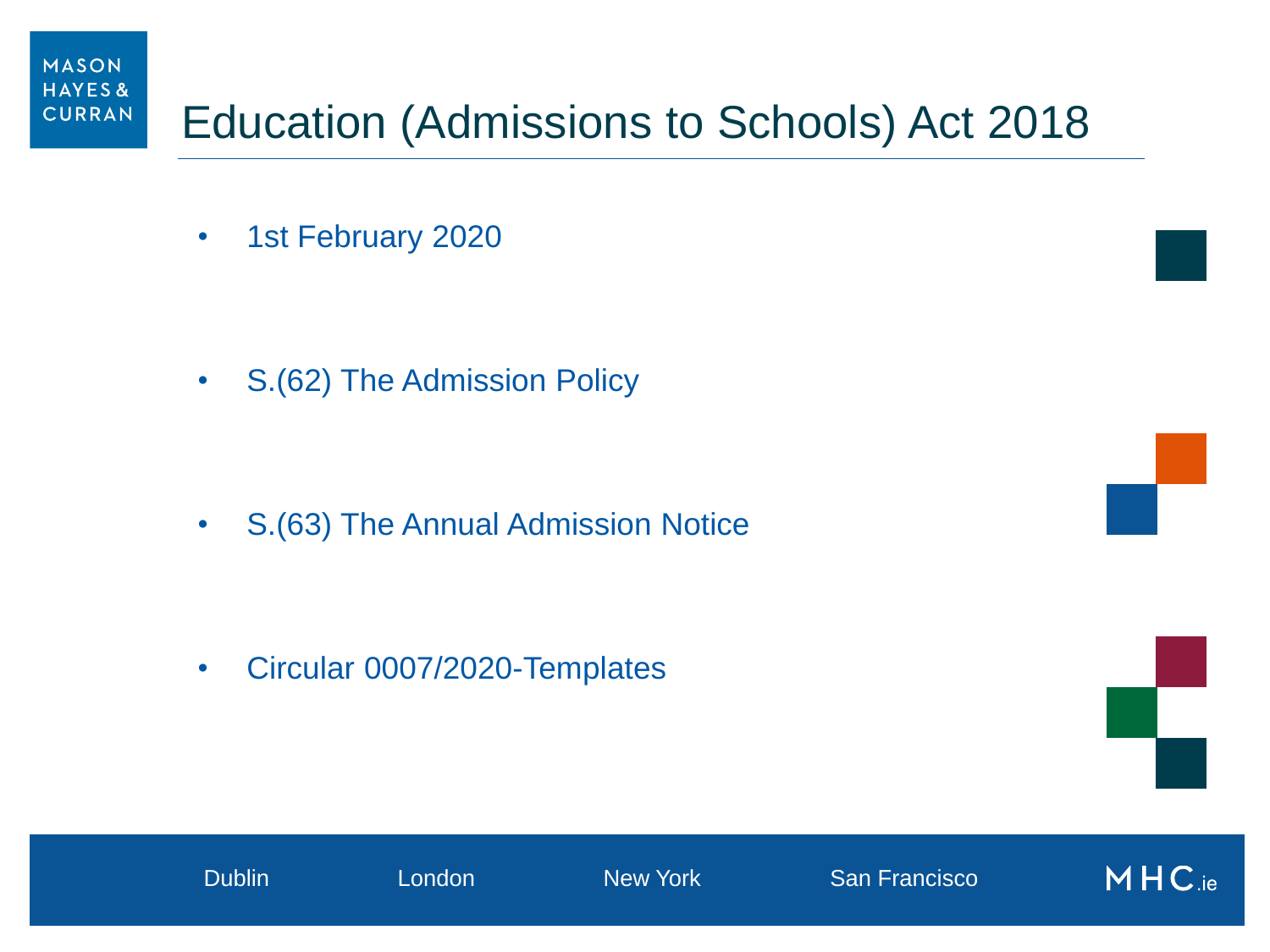

### **Oversubscription**

- Discretion given to schools but be careful as there cannot be discrimination
- Can you prioritise?
- Siblings, children of former students?
- Children of staff?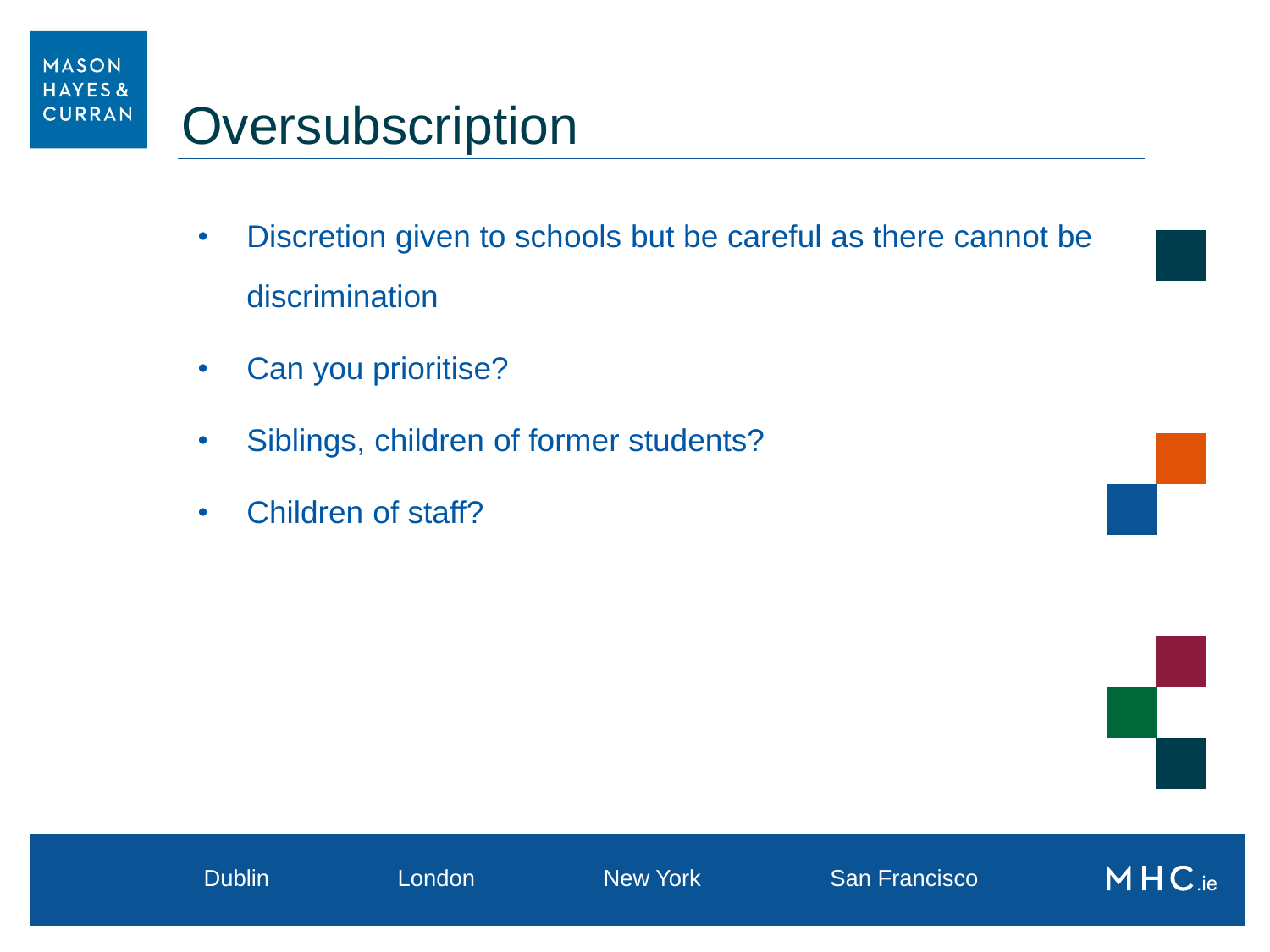### Admission Policy

- Publication of Admission Policy no earlier than 1st September 2020
- October 1st earliest date for school to start admission process prior to year pupil is to start
- Parents must be alert to the process after this date
- Policy must include a non-discriminatory Admission Statement (9 grounds)



 $MHC_{\text{.ie}}$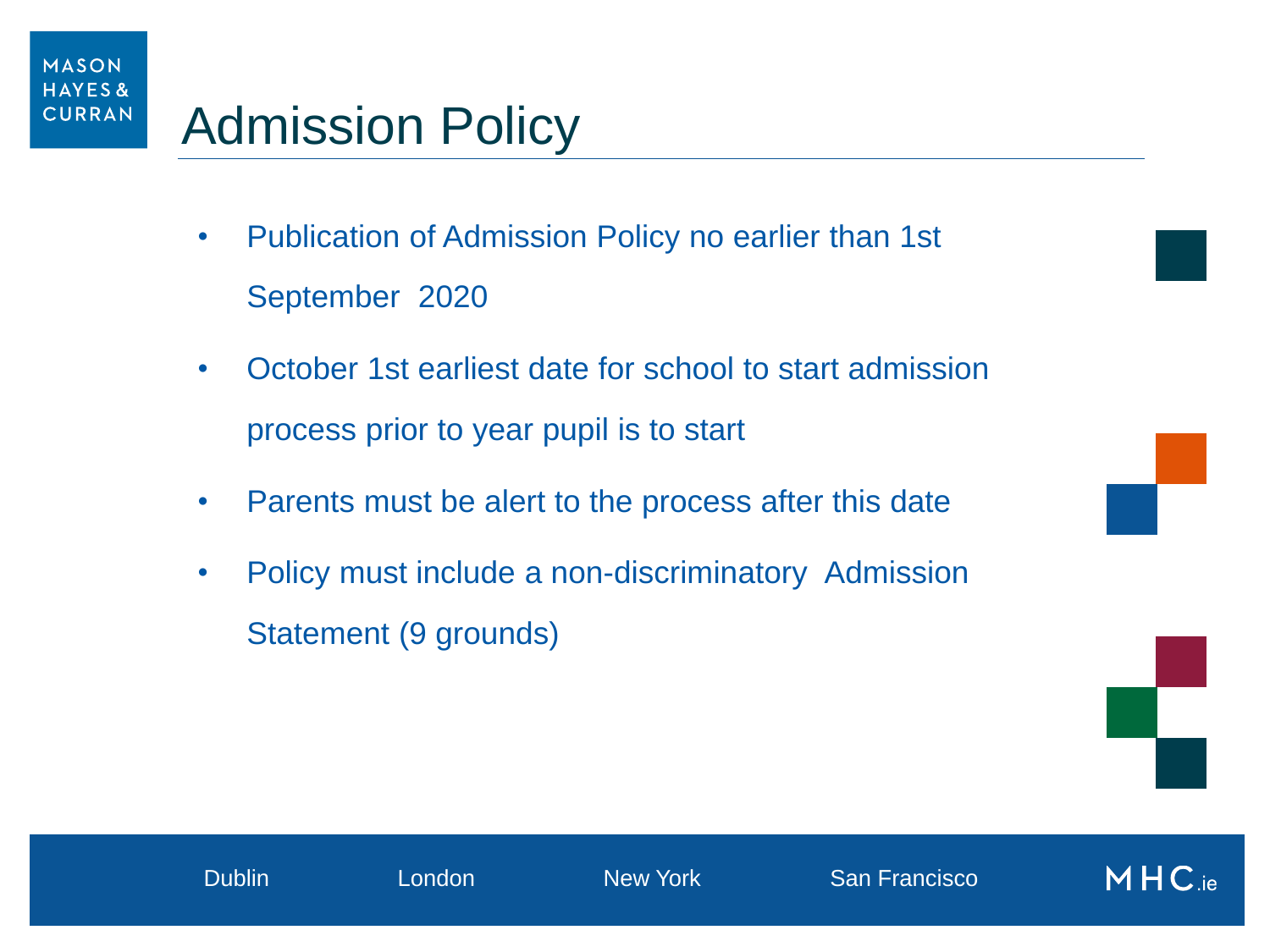#### **MASON HAYES& CURRAN**

### Mandatory Aspects of Admission Policy

- All applicants shall be admitted unless:
	- (a) School is full
	- (b) Parents fail to give a written undertaking to accept the Code of Behaviour
- Can we continue to use exceptional circumstances clause in relation to;
- Health & Safety?
- Special Educational Needs?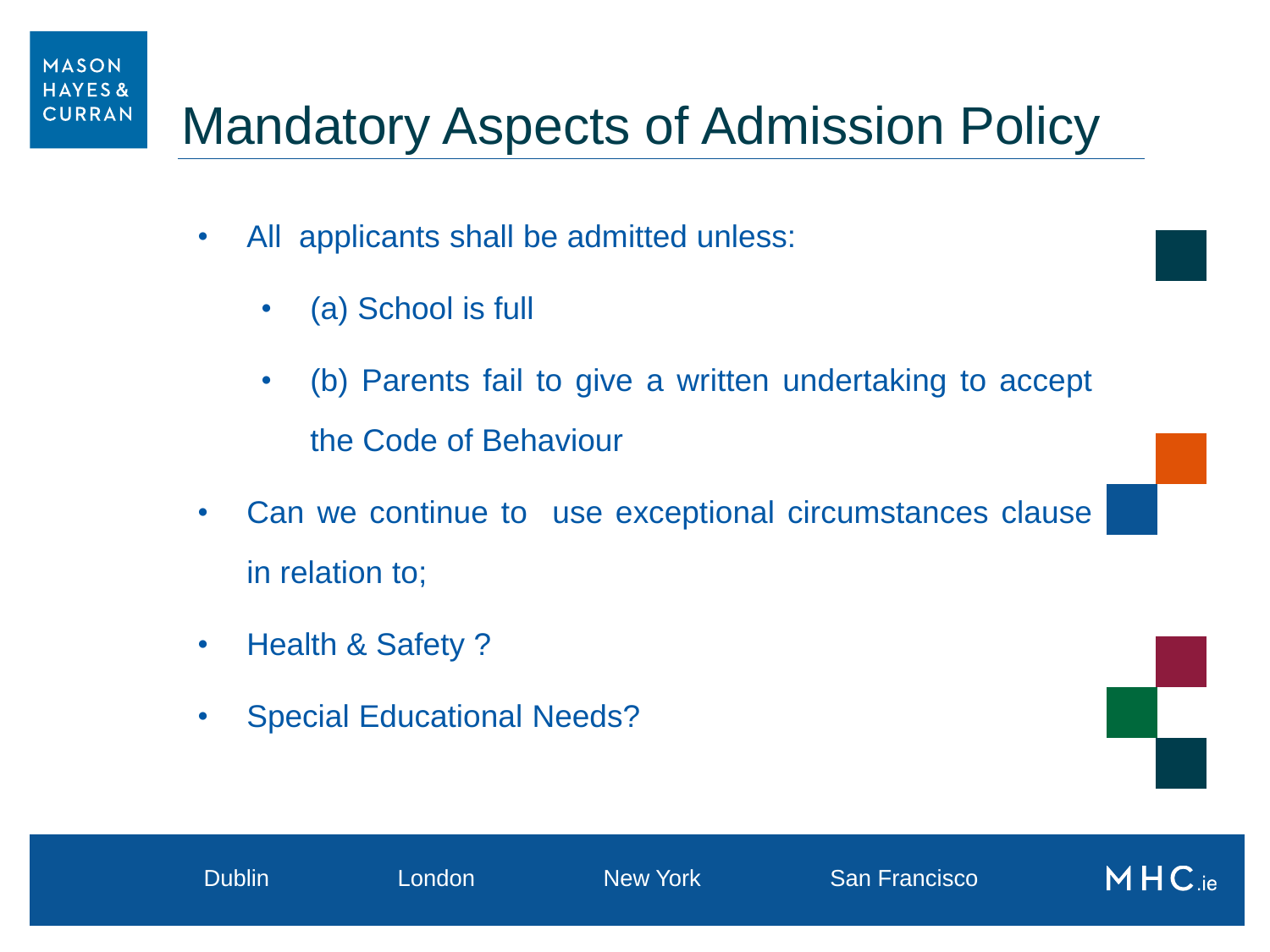#### **MASON HAYES& CURRAN**

### The Annual Admission Notice

- Will set out for the school year concerned
	- (a) Number of places being made available in the intake group
	- (b) In the case of a school with a special class, the number of places being made available in the special class concerned
	- (c) How the admission policy and enrolment forms can be obtained.

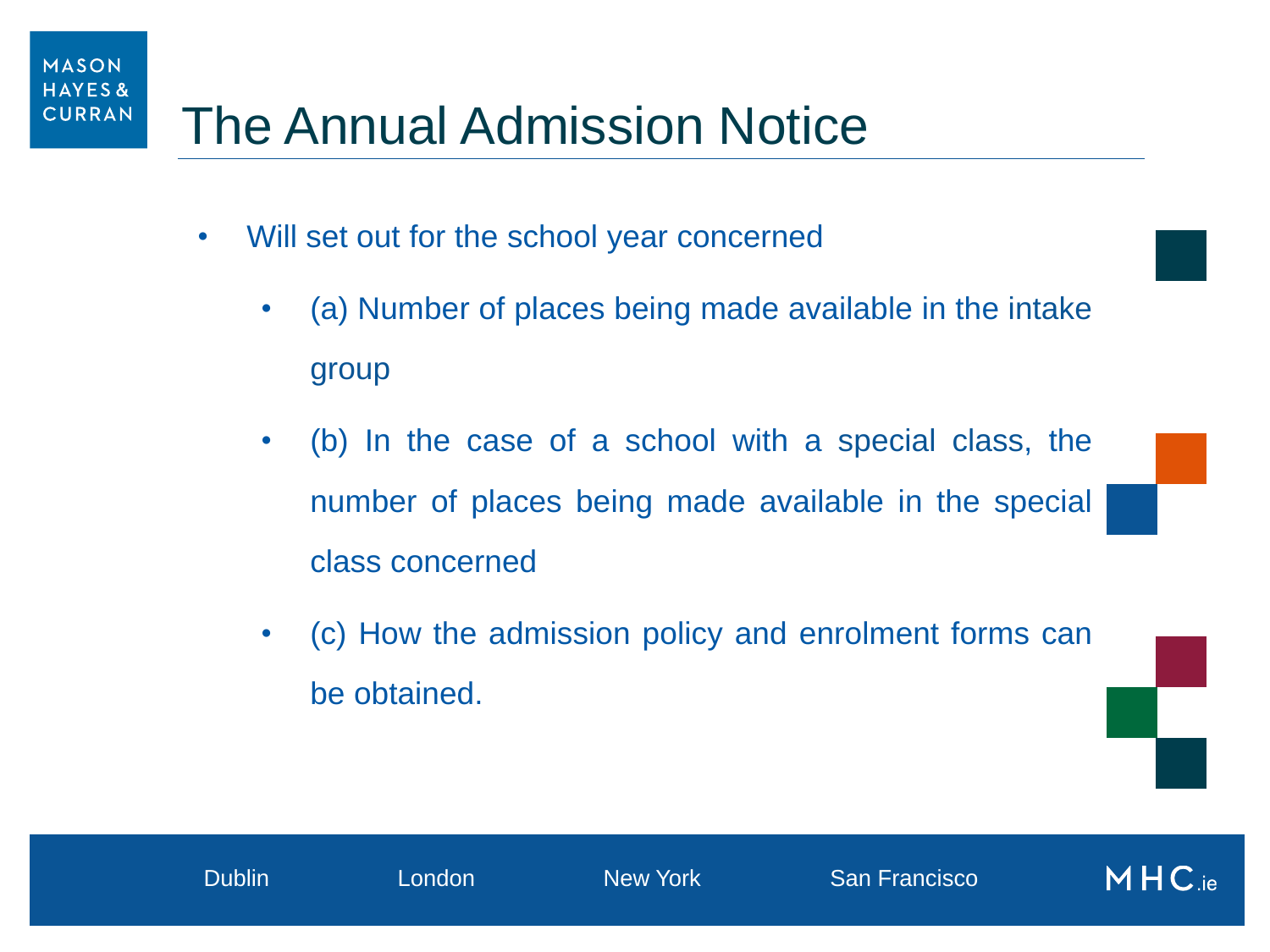

### The Annual Admission Notice

- (d) The date on which the school shall begin and end accepting applications (3 week minimum)
- (e) The period during which the applicant shall be notified of the decision in relation to their application (3 week maximum)
- (f) The period during which the applicant shall confirm acceptance of the offer of admission

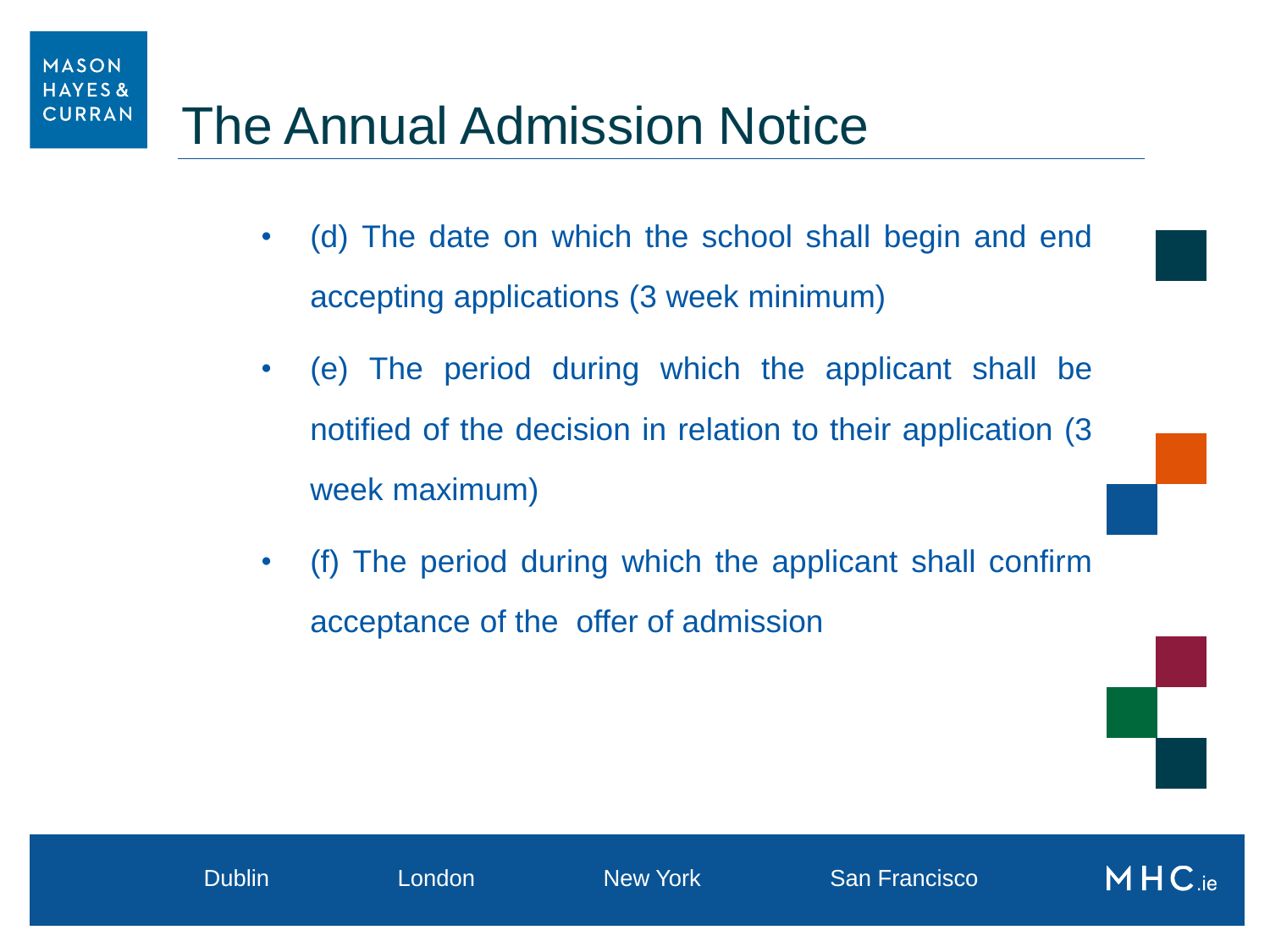#### **The Practicalities**

- In any case where offers of admission have been accepted prior to 1st February 2020,the school should set out the number of such offers and acceptances in the annual notice.
- Application forms should be available on the school website no later than a week before accepting applications and on written request.

 $MHC_{\text{.ie}}$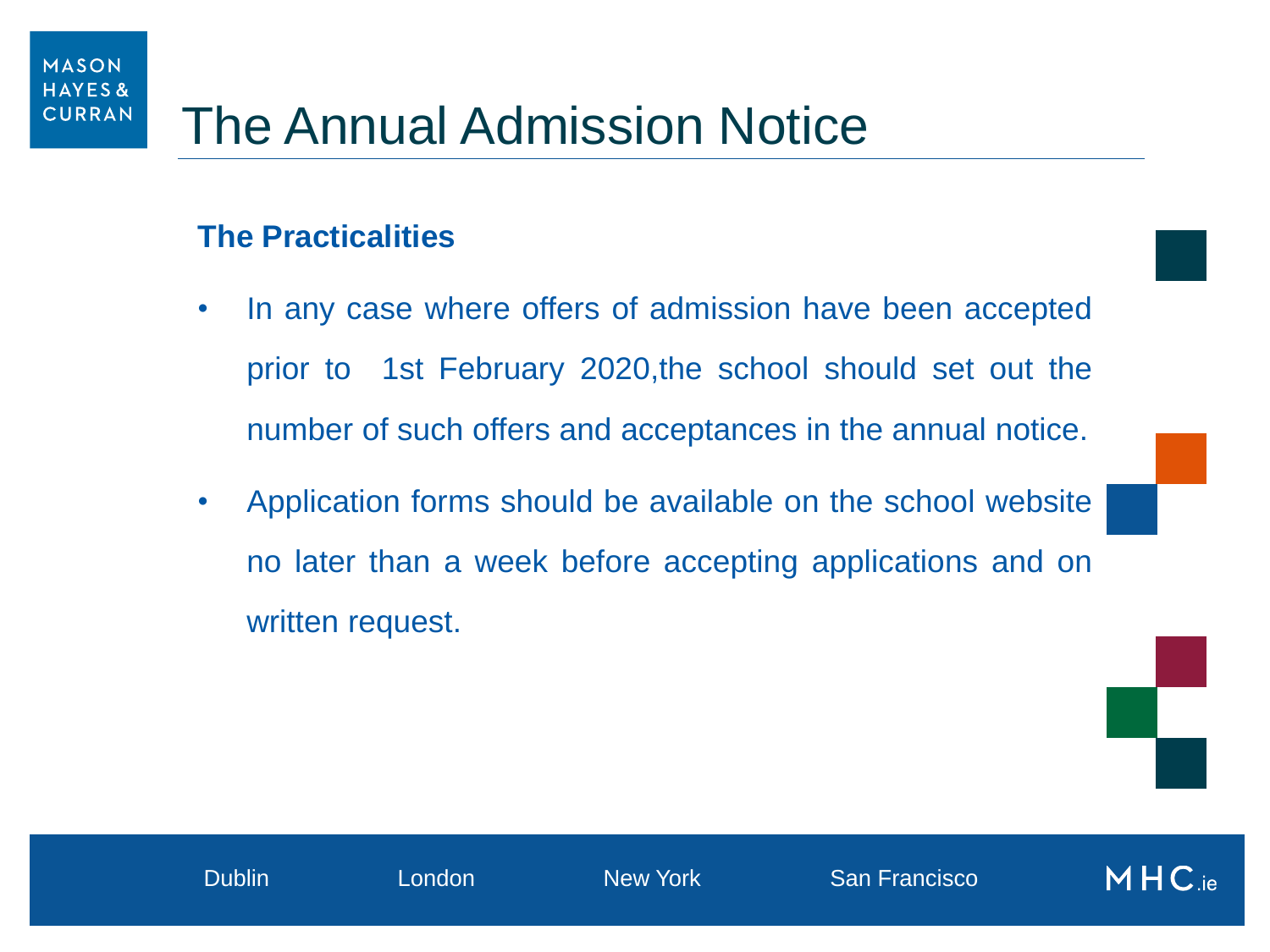# What are the Prohibitions?

- Accepting applications in advance of 1<sup>st</sup> October
- Requirements of parents to attend for interview
- Academic ability of child (exception-special class/school)
- A cap of 25% on children/grandchildren of past pupils (siblings ok)
- Feeder Schools?

**MASON HAYES& CURRAN**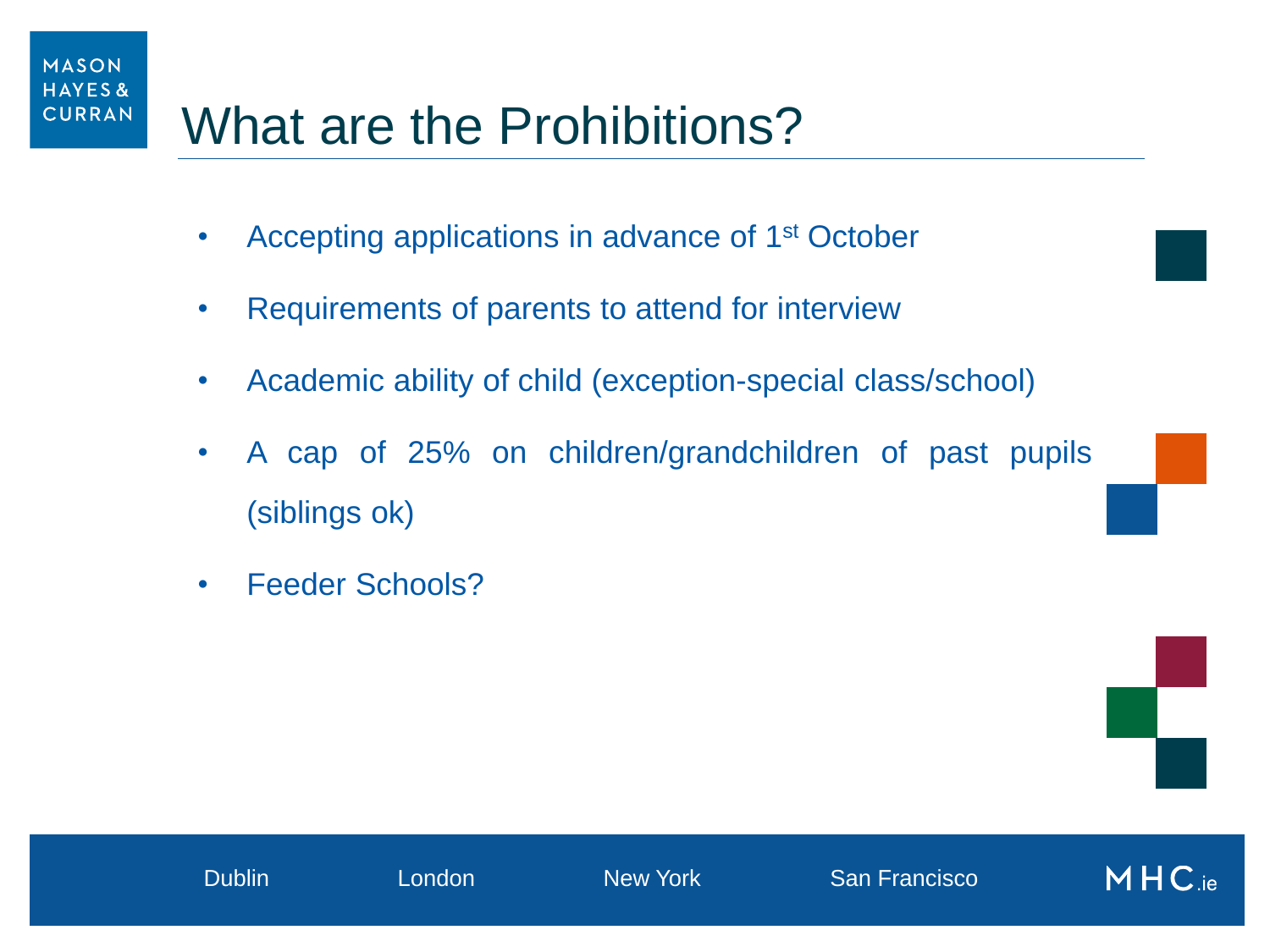

- (a) Provide a waiting list maintained in priority order and valid for a school year
- (b) Set out procedures if 2 or more pupils are tied for a place
- (c) Provide reasons for refusal and give number on waiting list
- (d) Inform unsuccessful applicant that they may appeal in first instance to BOM and afterwards to the DES in S.29 appeal.

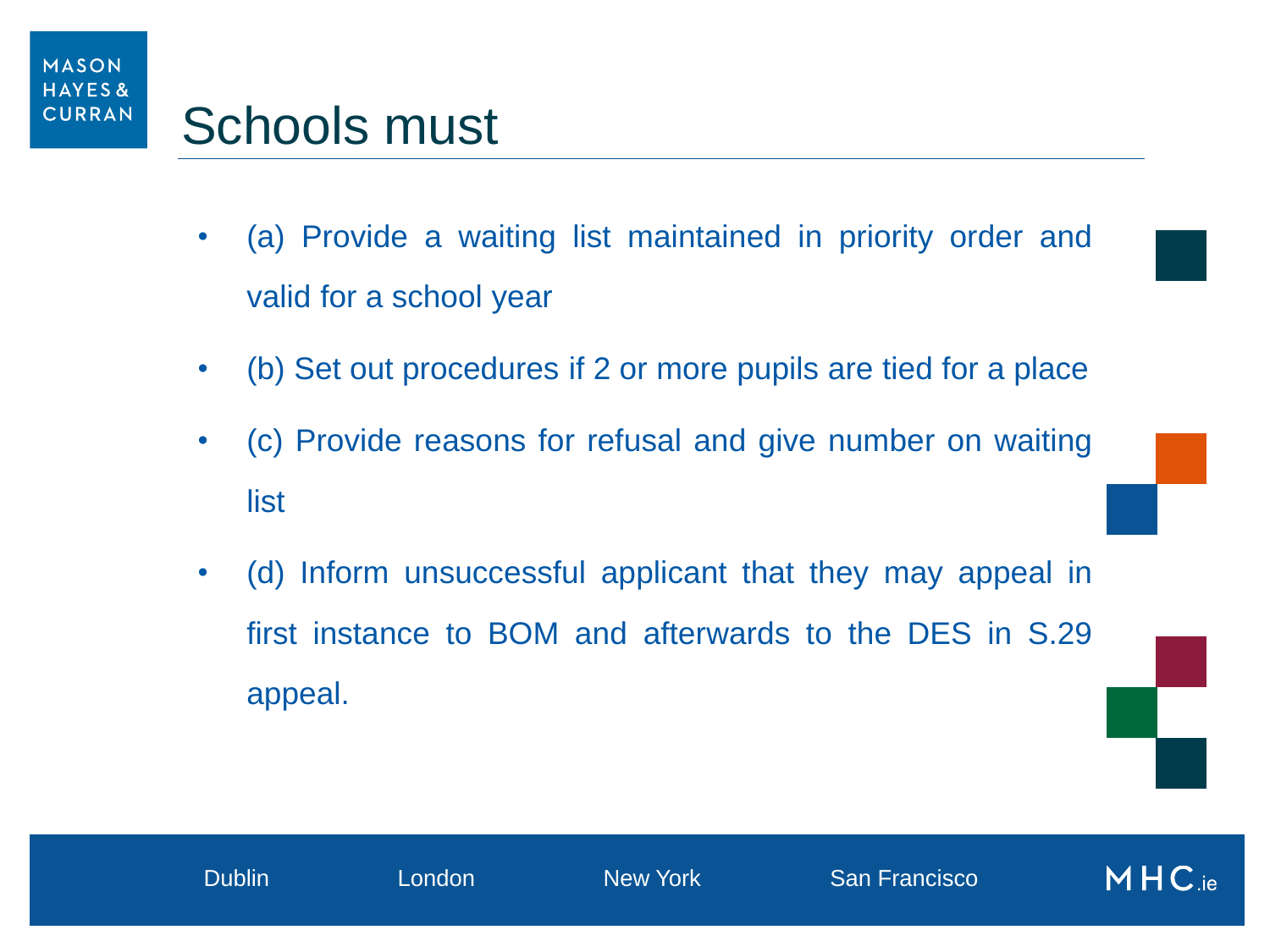

- When accepting an offer of admission
- Indicate if they have accepted another offer & if so provide the details of the other school
- Whether or not the they have applied and if they are awaiting confirmation of offer

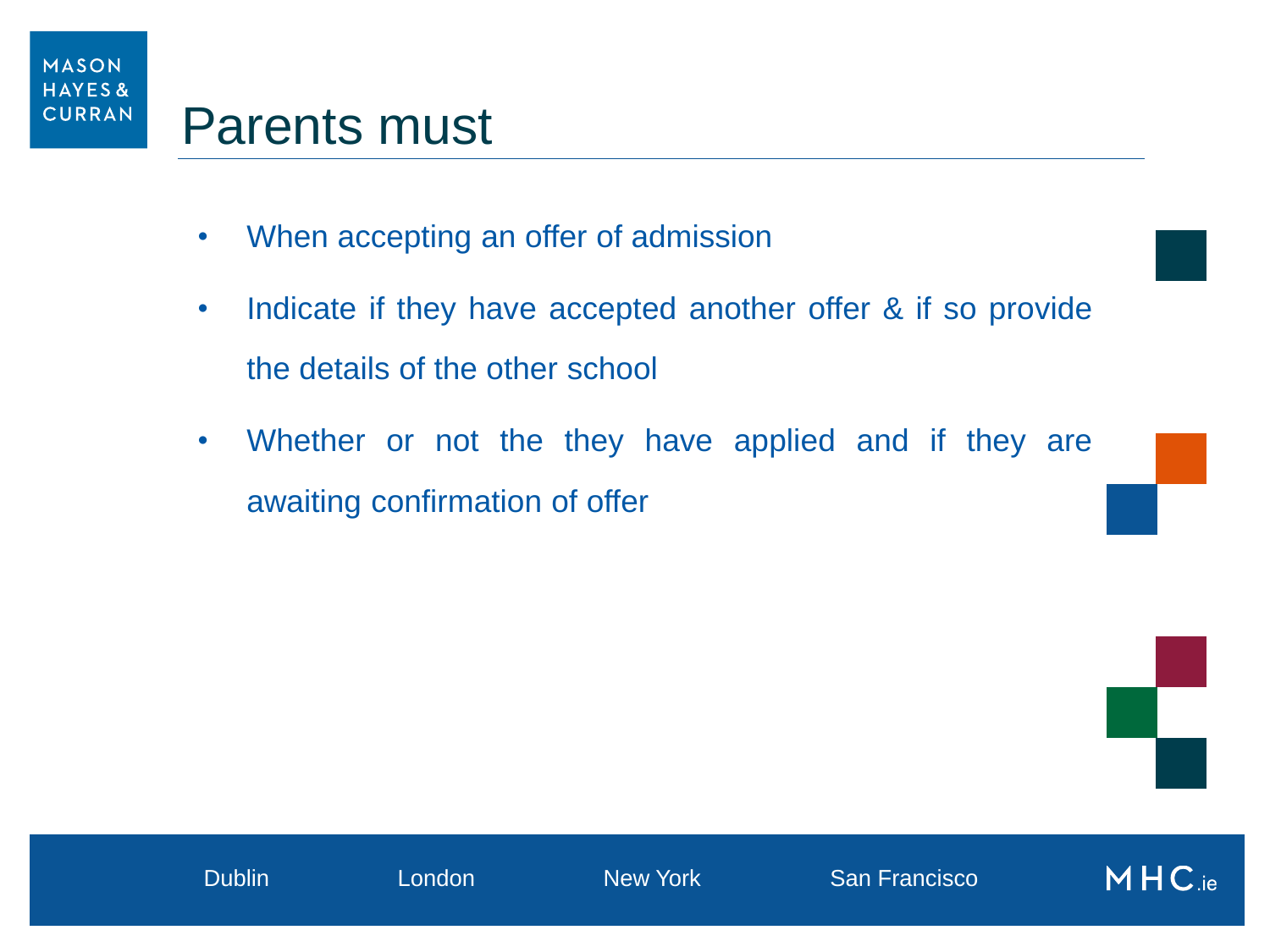

- Section 66(6) allows a school to provide a patron or another board of management with a list of the students in relation to whom—
- (i) an application for admission to the school has been received,
- (ii) an offer of admission to the school has been made, or
- (iii) an offer of admission to the school has been accepted.
- a student's personal details including his or her name, address, date of birth and personal public service number

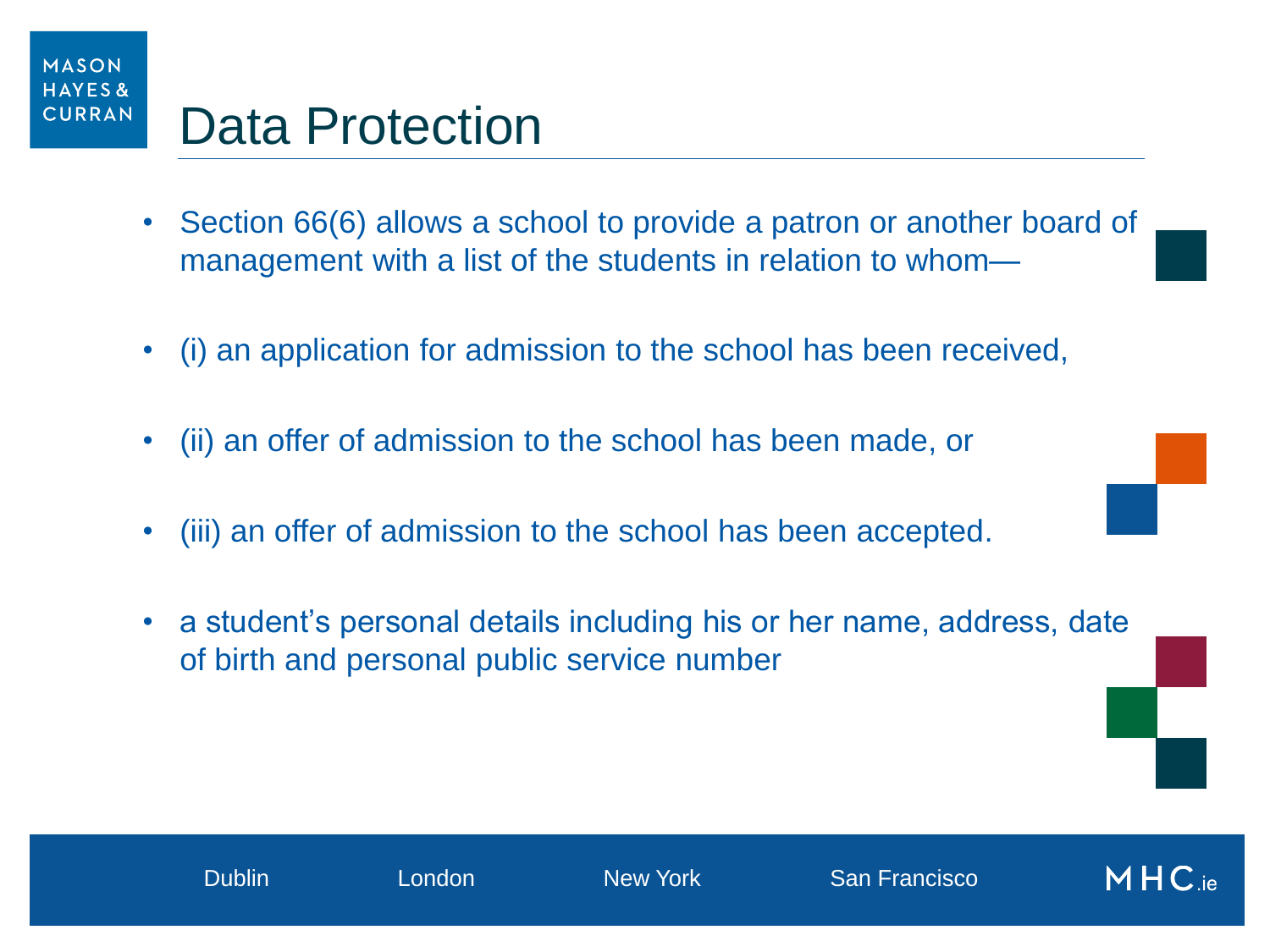# Refusal/Withdrawal of Offer

**MASON HAYES& CURRAN** 

- Information contained in application is false or misleading in a material respect
- An applicant fails to confirm acceptance of offer on or before date in admission notice
- Failure to accept in writing the Code of Behaviour
- Refuse to provide details about other offers/applications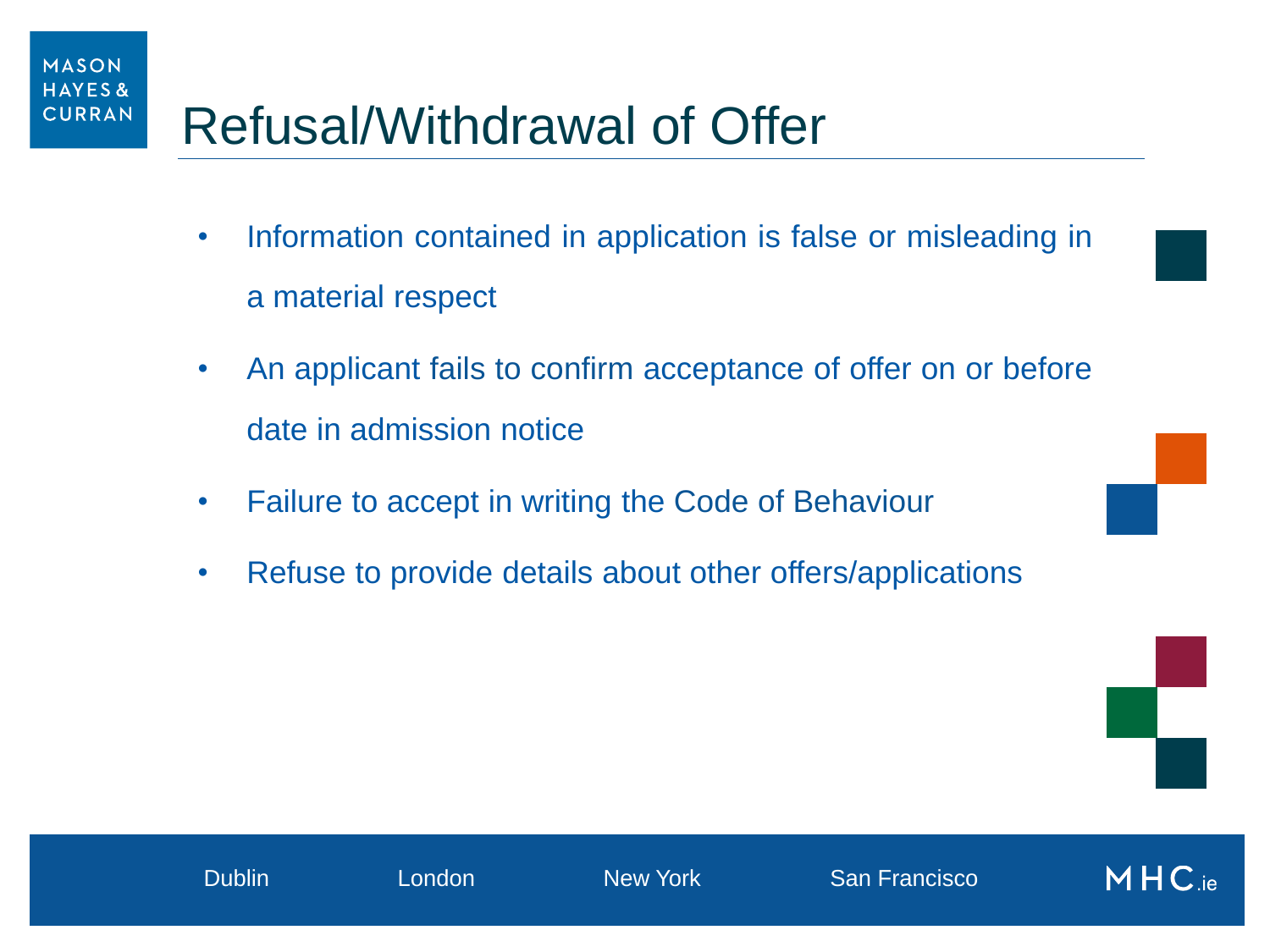

- Entitled to ask for reports
- Obligation to accept pupils during the school year if there is capacity

SEN applicants likely to apply to mainstream & special class

NCSC must approve any change of designation

Can invite parents & pupils to interview, but no obligation to attend

Dublin London New York San Franscisco Dublin London New York San Francisco

 $MHC_{\text{.ie}}$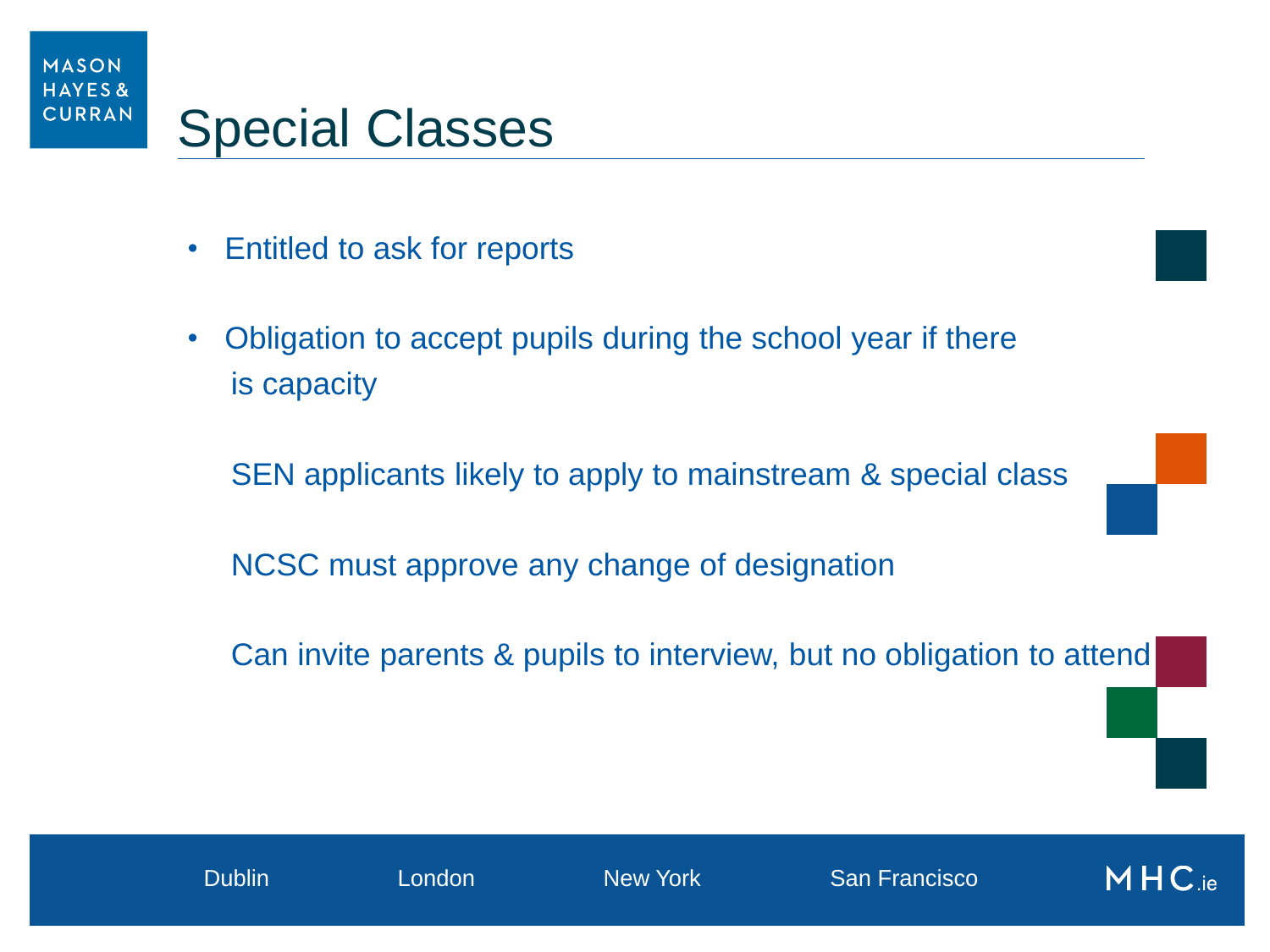## Right to opt out of religious instruction

• Must be included in policy

**MASON HAYES& CURRAN** 

- Constitutional and legal position
- Religious instruction; religious formation; religious education
- Practical implications
- Resources and implications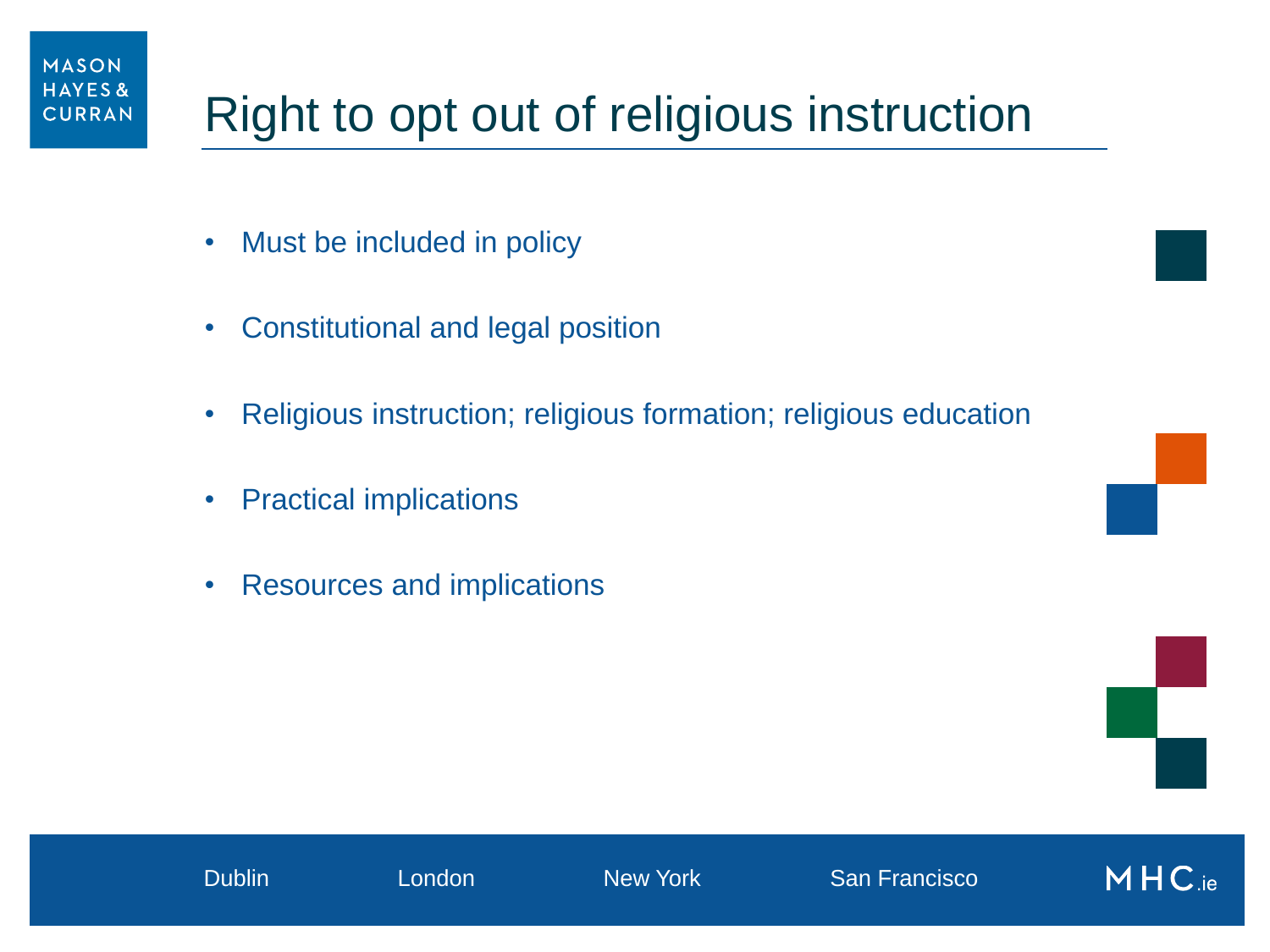Legislation providing State aid for schools shall not discriminate between schools under the management of different religious denominations, nor be such as to affect prejudicially the right of any child to attend a school receiving public money without attending religious instruction at that school.



Dublin London New York San Franscisco Dublin London New York San Francisco

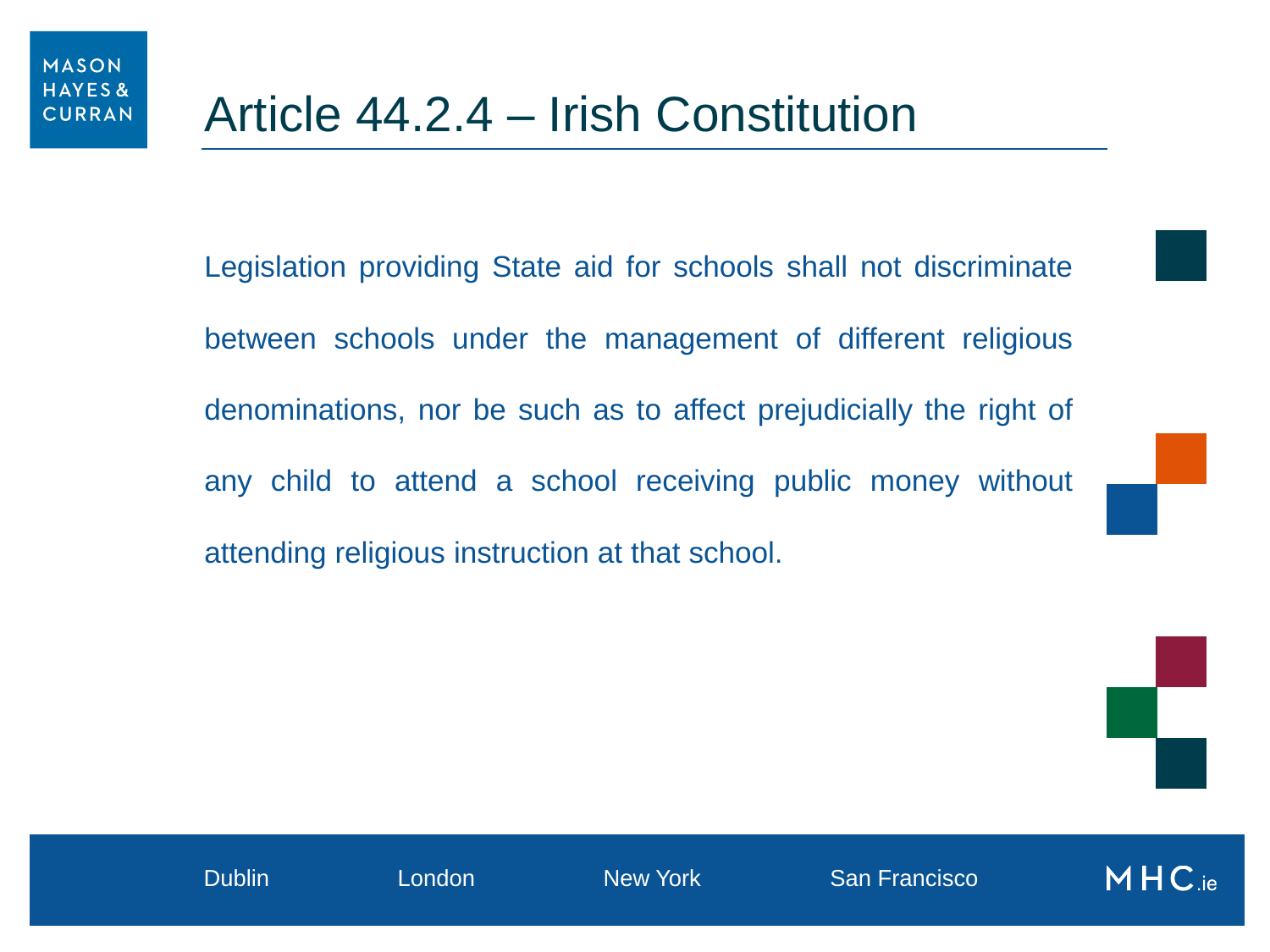#### **MASON HAYES& CURRAN** Minority Religions

- Priority Criteria:
- Applicant who is a member of a minority religion
- School provides religious instruction/education to accommodate
- Evidence required-Baptismal cert
- Not applicable to special classes

MHC.ie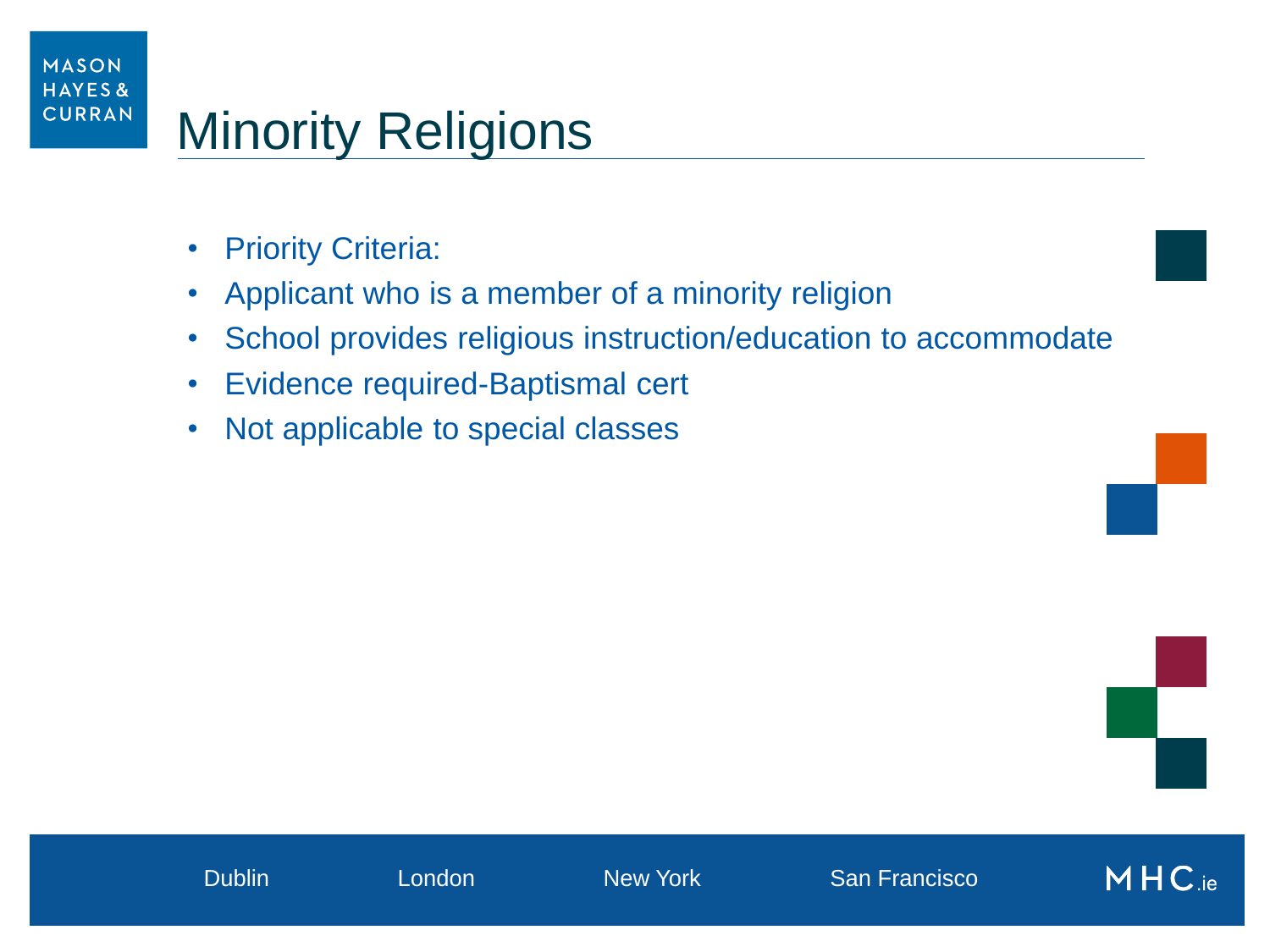

### **Conclusion**

• This Act has yet to be road-tested!

- Greater clarity will emerge from:
	- Section 29 appeals
	- Judicial Review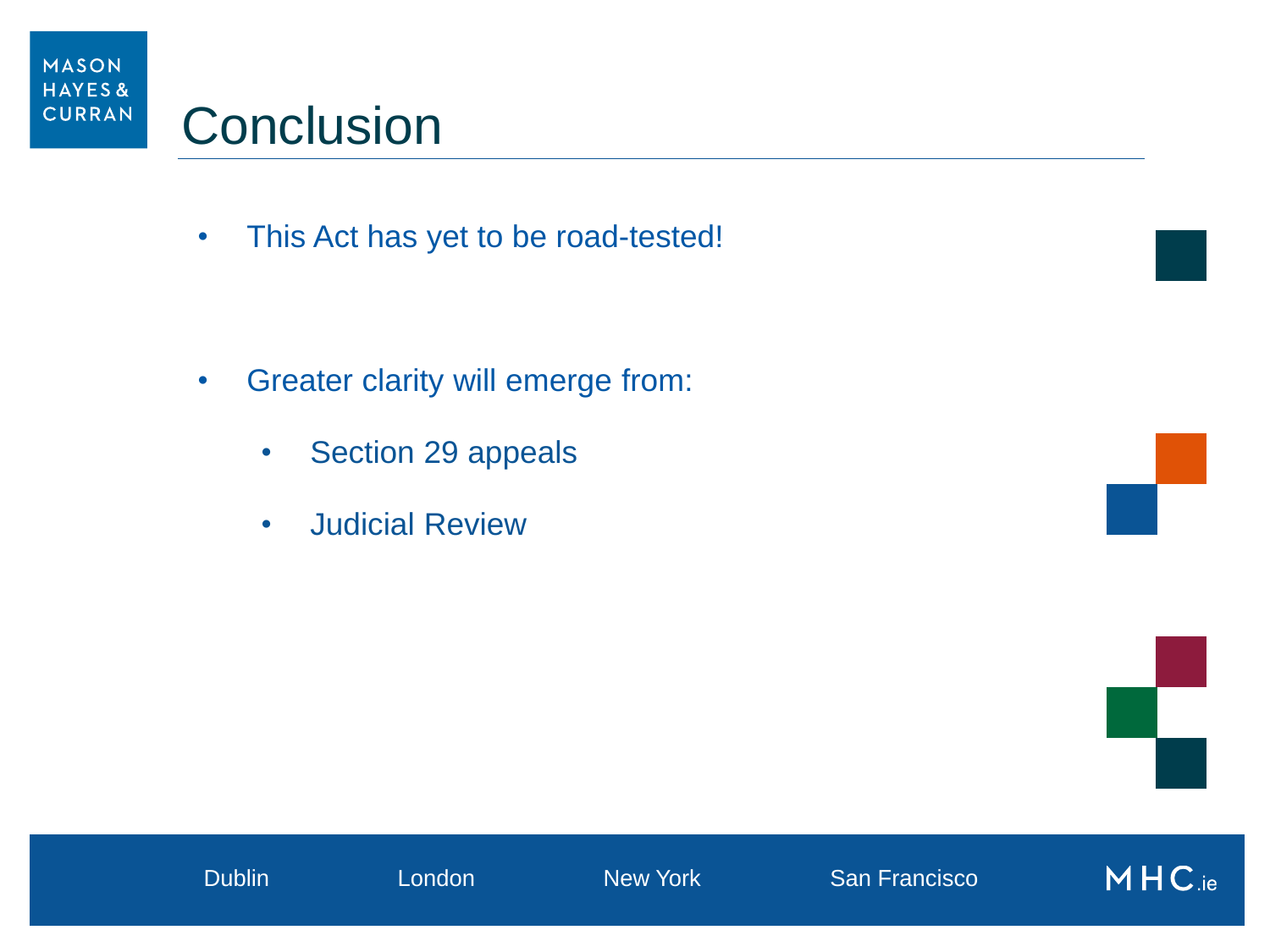

- BOM approve (DAP) for consultation
- Consultation with parents/staff
- BOM consider feedback
- BOM forward final (DAP) to Patron



MHC.ie

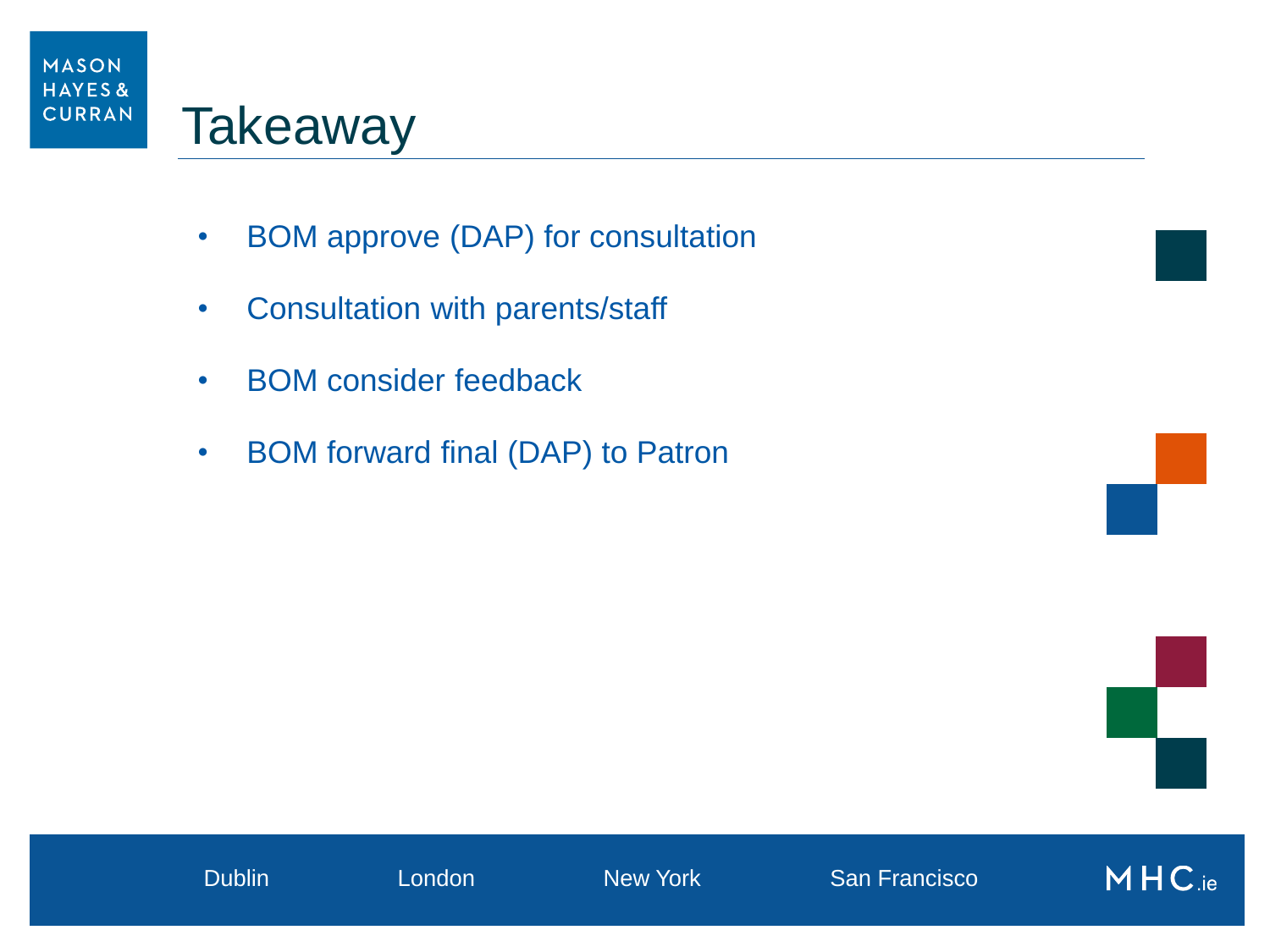

- Recent MHC Education Team Ezines:
	- Have you got your Admission Policy in Place?

• Teachers & SNAs to Help Deliver Essential Public Services?

Dublin London New York San Franscisco Dublin London New York San Francisco

• Tech Savvy Teachers Working From Home During Covid-19 Crisis

MHC.ie